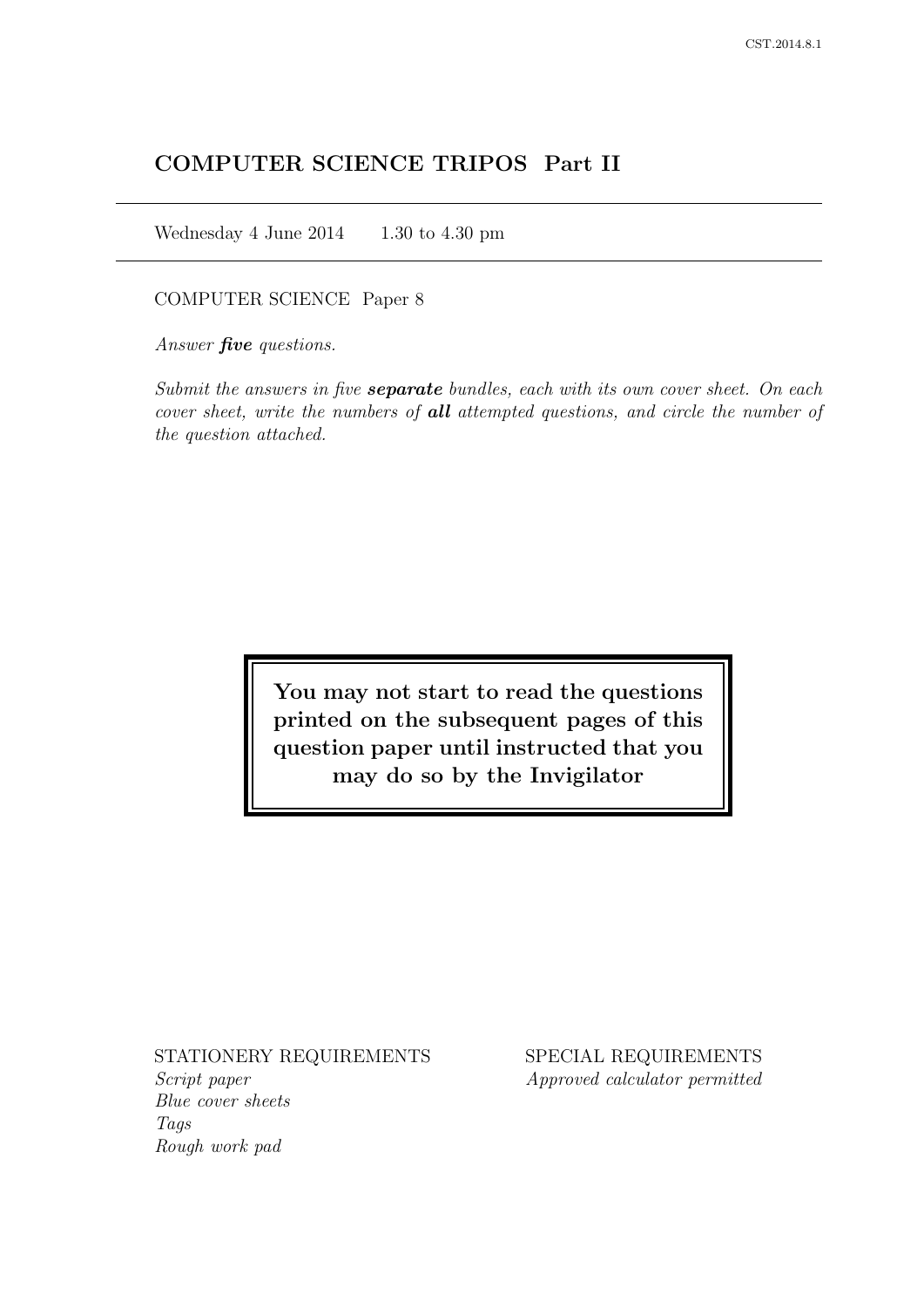### 1 Advanced Graphics

- (a) From a uniform knot vector, derive the basis functions of a uniform quadratic B-spline. That is, derive  $N_{1,3}$  from the knot vector and also show how  $N_{i,3}$  is related to  $N_{1,3}$  for arbitrary *i*. [7 marks]
- (b) It is known that the uniform quadratic B-spline curve is continuous in its first derivative but that it is not guaranteed continuous in its second derivative. Prove that  $N_{1,3}$  is discontinuous in its second derivative at one or more points.

[4 marks]

(c) The Chaikin corner-cutting subdivision scheme is related to the uniform quadratic B-spline in that the limit curve of the Chaikin scheme is the uniform quadratic B-spline curve generated from the original control points,  $(P_0^0, P_1^0, P_2^0, \ldots).$ 

Given a set of control points,  $(P_0^n, P_1^n, P_2^n, \ldots)$ , at subdivision level n, the Chaikin scheme generates a new set of control points at level  $n + 1$  by two rules:

$$
P_{2i}^{n+1} = \frac{3}{4}P_i^n + \frac{1}{4}P_{i+1}^n
$$
  

$$
P_{2i+1}^{n+1} = \frac{1}{4}P_i^n + \frac{3}{4}P_{i+1}^n
$$

Consider the sequence  $P_i^0, P_{2i}^1, P_{4i}^2, \ldots, P_{2n_i}^n, \ldots$  From your answer to part  $(a)$ , or otherwise, determine  $\lim_{n\to\infty} P_{2n_i}^n$  in terms of the original control points.

[4 marks]

(d) The univariate Chaikin curve scheme described in part  $(c)$  can be generalised to a bivariate scheme that generates surfaces. Explain how it can be generalised to generate surfaces from an arbitrary mesh of control points, paying attention to both the regular and the extraordinary cases. [5 marks]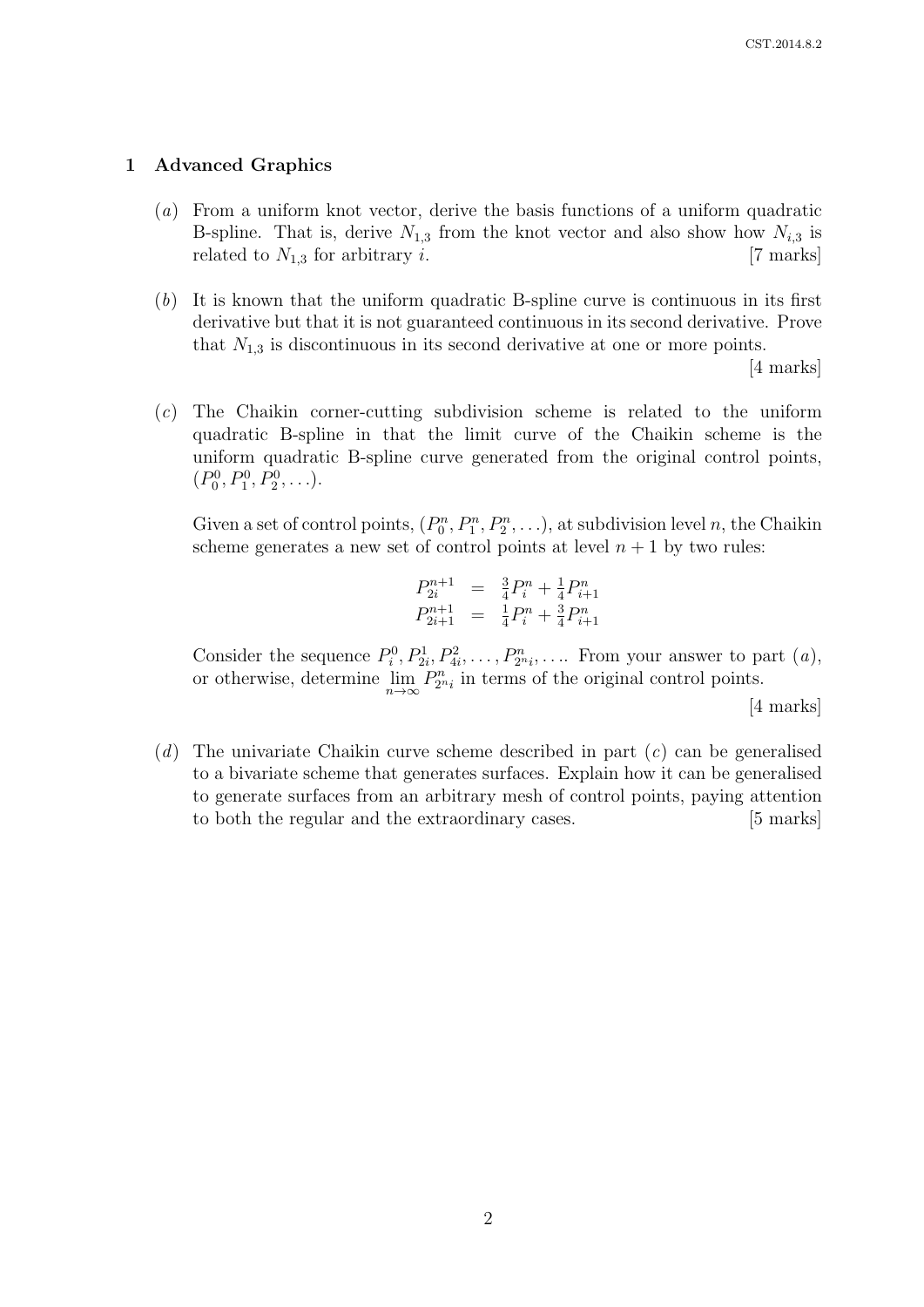## 2 Artificial Intelligence II

Consider a *reinforcement learning* problem having states  $\{s_1, \ldots, s_n\}$ , actions  ${a_1, \ldots, a_m}$ , reward function  $R(s, a)$  and next state function  $S(s, a)$ .

- (a) Give a general definition of discounted cumulative reward, a policy, and an optimal policy for a problem of this kind. [5 marks]
- (b) Give a detailed derivation of the *Q*-learning algorithm.  $[5 \text{ marks}]$
- $(c)$  In the reinforcement learning problem shown in the diagram, states are positions on a grid and actions are down and right. The initial state is  $s<sub>1</sub>$ . The only way an agent can receive a (non-zero) reward is by moving into one of two special positions, one of which has reward −50 and the other 150.



A possible sequence of actions (sequence 1) is shown by solid arrows, and another (sequence 2) by dashed arrows. Assume that all Q values are initialised at 0. Explain how the Q values are modified by the Q-learning algorithm if sequence 1 is used once, followed by two uses of sequence 2, and then one final use of sequence 1. [10 marks]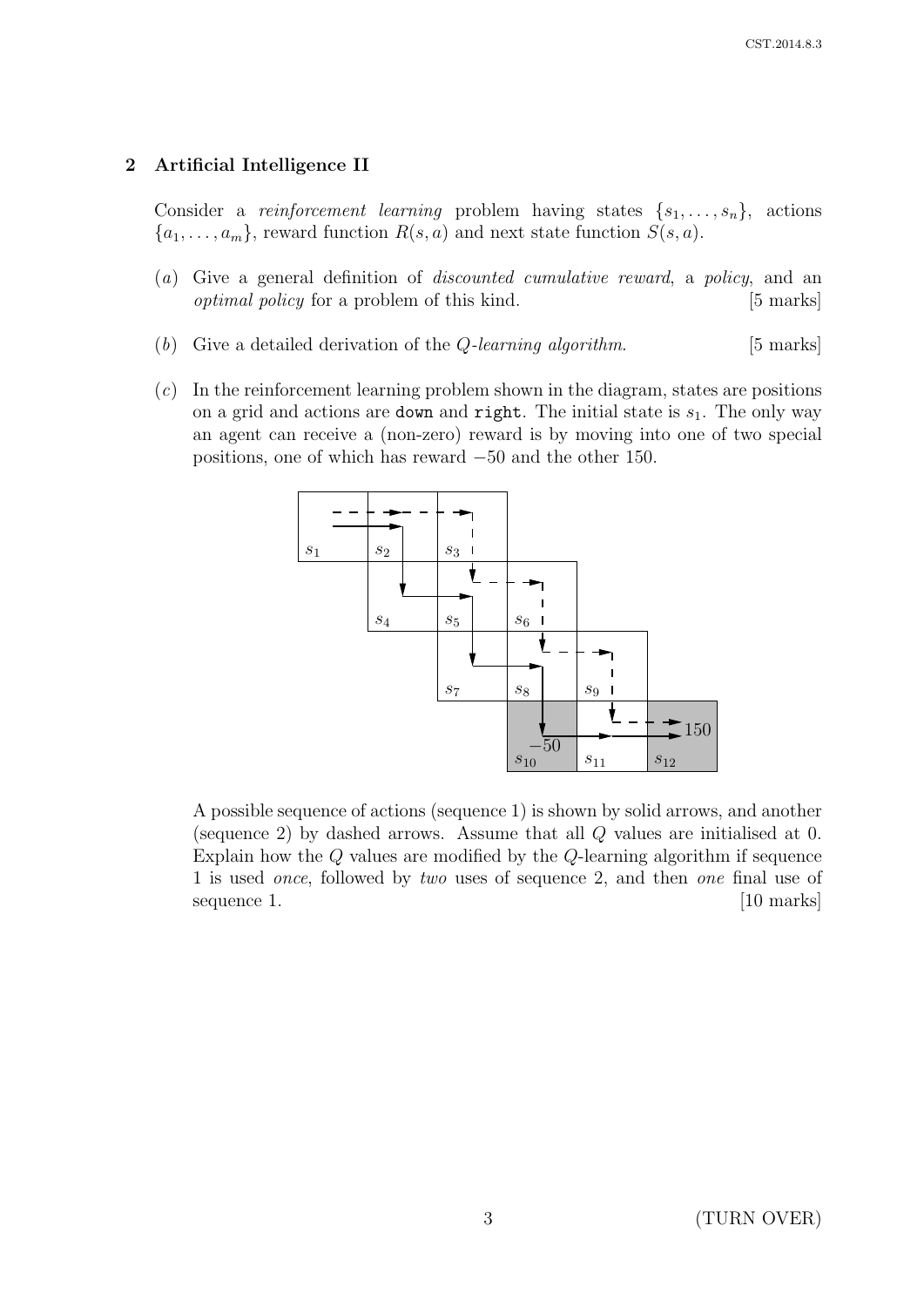### 3 Comparative Architectures

- (a) Throughout the 1990s mainstream microprocessors were developed with ever deeper pipelines. Since then manufacturers have scaled back to more moderate pipeline depths.
	- $(i)$  What were the benefits from implementing deep pipelines and why were they scaled back? [4 marks]
	- $(ii)$  How do pipelines that support in-order and out-of-order execution differ in their microarchitectural components? [4 marks]
- (b) Modern high-performance processors incorporate a dynamic branch predictor to avoid stalling when branches are fetched.
	- $(i)$  What is a tournament branch predictor and why might it outperform either a global or local branch predictor alone? [4 marks]
	- $(ii)$  You develop a new branch predictor that is significantly more accurate than existing designs. However, its complexity means that it takes several cycles to produce a prediction. How can you make use of this predictor without always introducing a pipeline bubble? [4 marks]
	- (*iii*) If you were designing an out-of-order core, why might you decide not to allow predicated execution? [4 marks]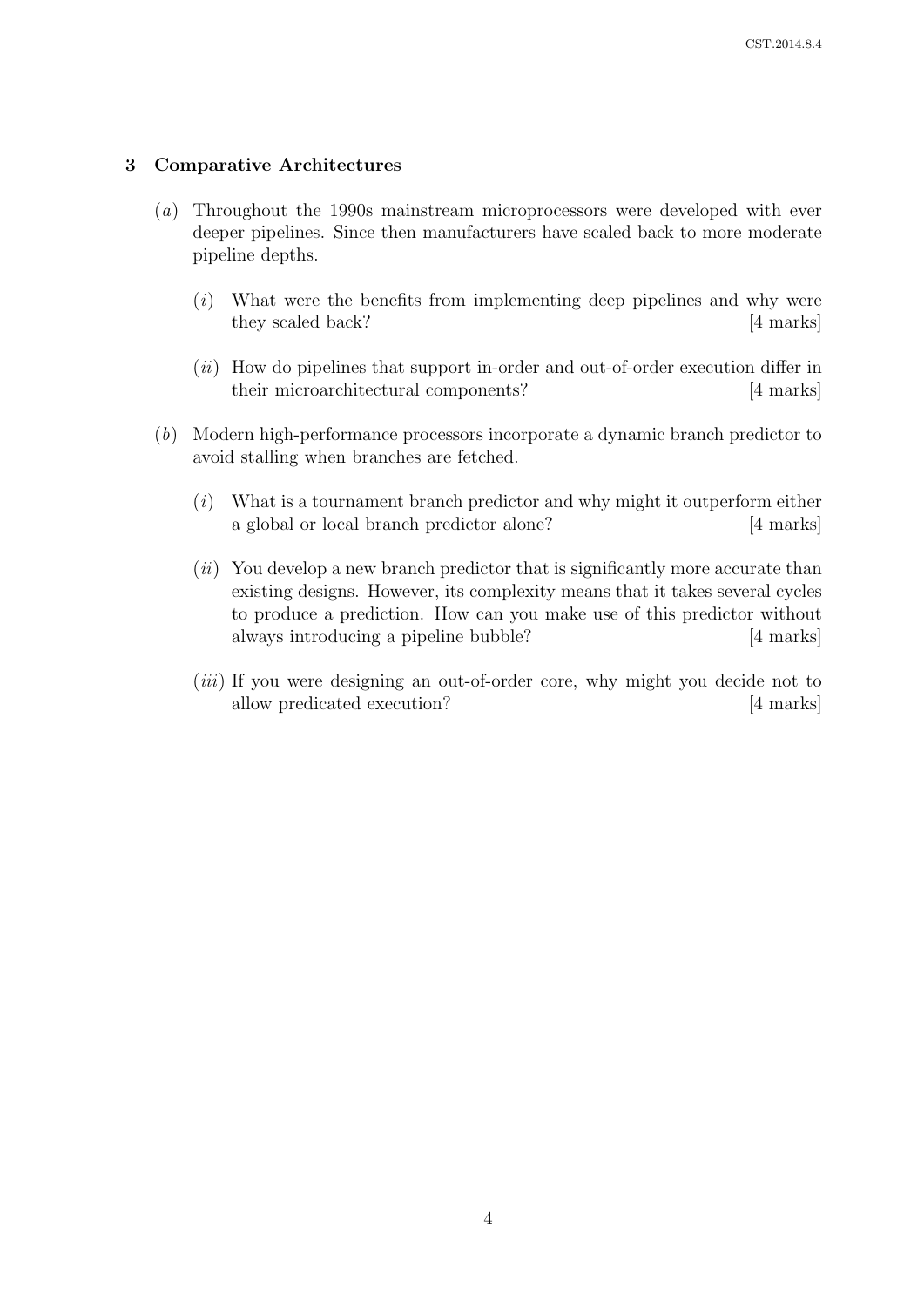### 4 Computer Systems Modelling

Consider a birth death process  $X(t)$  for  $t \geq 0$  with states  $0, 1, 2, \ldots$  and where the birth rate is  $\lambda_j$  in states  $j = 0, 1, \ldots$  and the death rate is  $\mu_j$  in states  $j = 1, 2, \ldots$ 

- (a) Draw the state space diagram for the birth death process. [2 marks]
- (b) Derive the Chapman-Kolmogorov differential equations for the birth death process in terms of  $P_i(t) = \mathbb{P}(X(t) = j)$  for  $j = 0, 1, \dots$  and  $t \geq 0$ . [4 marks]
- (c) State the detailed balance conditions for an equilibrium distribution  $p_j = P_j(t)$ for  $j = 0, 1, ...$  to solve the Chapman-Kolmogorov equations with  $\frac{dP_j(t)}{dt} = 0$ and determine a further condition to ensure the existence of the equilibrium distribution. Derive an expression for equilibrium distribution  $p_i$  when your further condition holds. [4 marks]
- (d) Describe a birth death process model for an  $M/M/K$  system in the limit as the number of servers  $K \to \infty$ . Draw the state space diagram, give the birth and death rates and derive the equilibrium distribution stating whether there are any conditions for its existence. [5 marks]
- $(e)$  Now consider the Chapman-Kolmogorov equations derived in part  $(b)$  in the special case of a pure birth process with constant birth rates  $\lambda_j = \lambda$  for  $j =$  $0, 1, \ldots$  and zero death rates  $\mu_j = 0$  for  $j = 1, 2, \ldots$  Suppose that the process starts in state 0 at time  $t = 0$  (that is  $P_0(0) = 1$  and  $P_i(0) = 0$ for  $j = 1, 2, \ldots$ ). Thus  $X(t)$  is the number of events in a Poisson process of rate  $\lambda$ . Determine the Chapman-Kolmogorov differential equations for the time-dependent solution  $P_i(t)$  for  $j = 0, 1, 2, \ldots$  and  $t \geq 0$  in this case and solve for the explicit solutions  $P_i(t)$  obeying the initial conditions. [5 marks]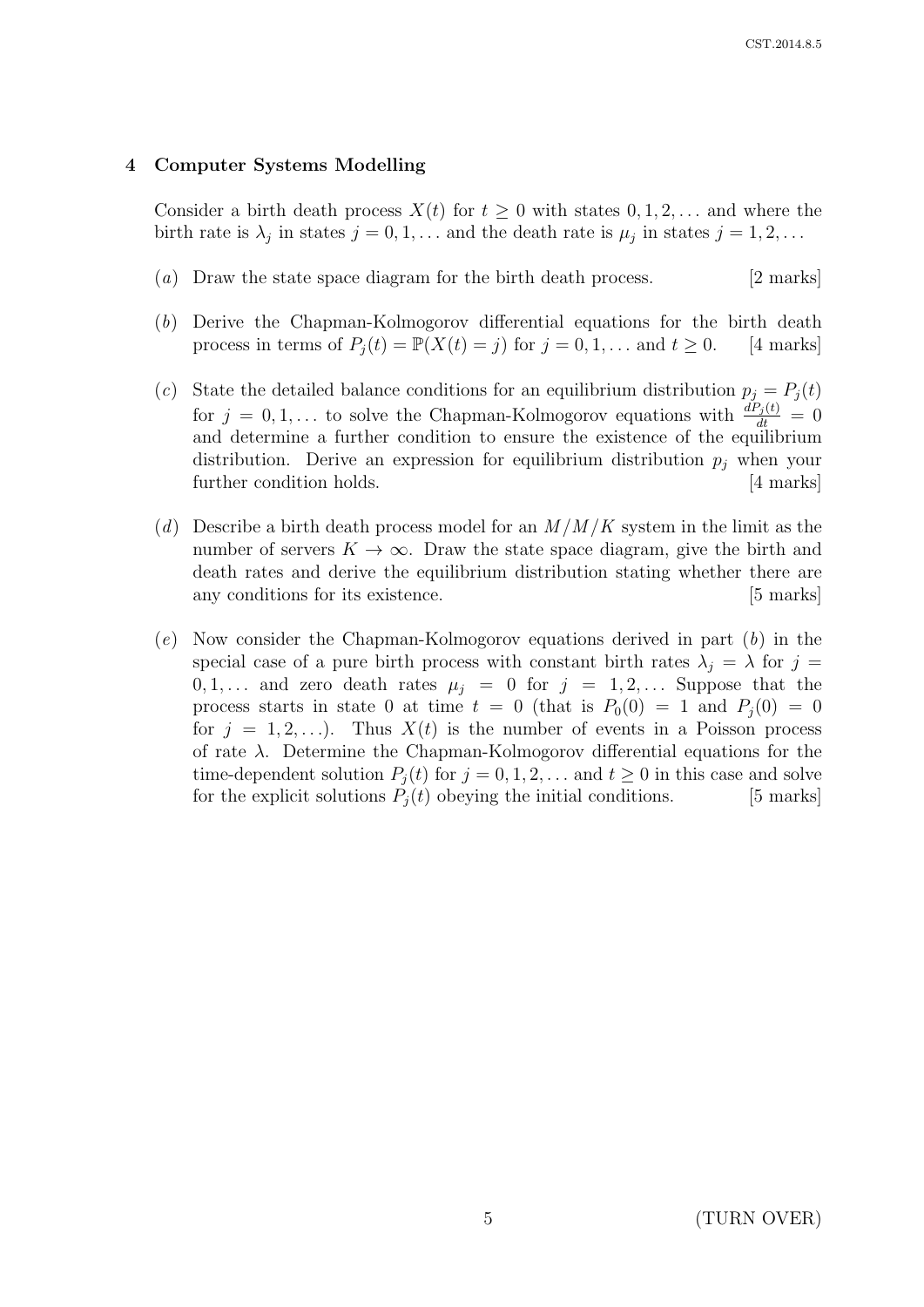## 5 Computer Vision

- (a) Present five experimental observations about human vision that support the thesis that "vision is graphics": what we see is explicable only partly by the optical image itself, but is more strongly determined by top-down knowledge, model-building and inference processes. [5 marks]
- (b) Consider the following pair of  $(6 \times 6)$  filter kernels:

| $-1$        | $-1$ | 2 <sup>1</sup> | $\overline{2}$ | $-1$ | $-1$ |
|-------------|------|----------------|----------------|------|------|
| $^{\rm -1}$ | $-3$ | $\overline{4}$ | $\overline{4}$ | $-3$ | $-1$ |
| $-1$        | $-4$ | $\overline{5}$ | $\overline{5}$ |      | $-1$ |
| $^{\rm -1}$ | $-4$ | $\overline{5}$ | $5\,$          | $-4$ | $-1$ |
| $-1$        | $-3$ | $\overline{4}$ | $\overline{4}$ | $-3$ | $-1$ |
| $-1$        | $-1$ | $\sqrt{2}$     | $\overline{2}$ | $-1$ | $-1$ |

| $-1$ $-1$ $2$ $2$ $-1$ $-1$ |  |  | 1 <sup>1</sup> |      | $-1$ $-1$ $1$ $1$ $1$ $-1$ |  |  |
|-----------------------------|--|--|----------------|------|----------------------------|--|--|
| $-1$ $-3$ $4$ $4$ $-3$ $-1$ |  |  | 1 <sup>1</sup> |      | $-2$ $-3$ $3$ $2$ $-1$     |  |  |
| $-1$ $-4$ $5$ $5$ $-4$      |  |  | 1 <sup>1</sup> | $-3$ | $-4$   4   3   -1          |  |  |
| $-1$ $-4$ $5$ $5$ $-4$      |  |  | 1 <sup>1</sup> | $-3$ | $-4$   4   3   -1          |  |  |
| $-1$ $-3$ $4$ $4$ $-3$ $-1$ |  |  | 1 <sup>1</sup> |      | $-2$ $-3$ $3$ $2$ $-1$     |  |  |
| $-1$ $-1$ $2$ $2$ $-1$ $-1$ |  |  | 1 <sup>1</sup> |      | $-1$ $-1$ $1$ $1$ $-1$     |  |  |

- $(i)$  Why do these two kernels constitute a quadrature pair? [2 marks]
- $(ii)$  To what kinds of image structure, and which orientations, are these detector kernels most sensitive? [2 marks]
- (*iii*) How would these kernels be applied directly to an image for filtering or feature extraction? [2 marks]
- (iv) How could their respective Fourier Transforms alternatively be applied to an image, to achieve the same effect as in  $(iii)$  but faster? [2 marks]
- $(v)$  What is the "DC" response of each of the kernels, and what is the significance of this? [2 marks]
- $(vi)$  How could these kernels be combined to locate facial features? [2 marks]
- (c) What information about the shape and orientation of an object can be inferred, and how, from the extraction of texture descriptors; and what is the role of prior assumptions in making such inferences from texture? [3 marks]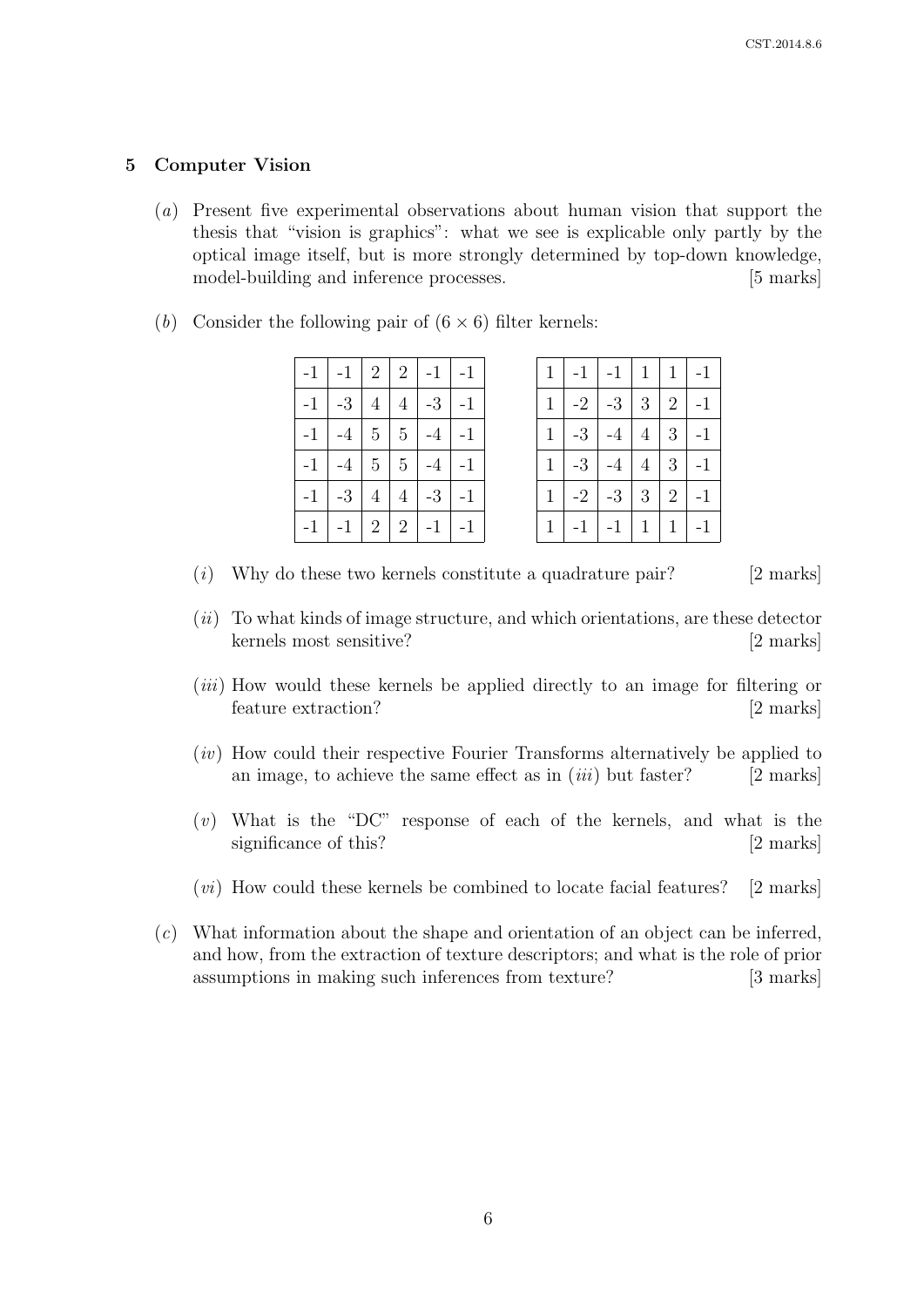#### 6 Digital Signal Processing

- (a) Consider a causal, order-2 digital filter with real-valued infinite impulse response sequence  $h_0, h_1, h_2, \ldots$ 
	- (i) What is the z-transform  $H(z)$  of this filter's impulse response? [2 marks]
	- (ii) Express  $H(z)$  in terms of the locations  $c_1, c_2$  of its two zeros and the locations  $d_1, d_2$  of its two poles in  $\mathbb{C}$ . [4 marks]
	- (*iii*) Give a necessary condition for  $c_1, c_2, d_1, d_2$  to ensure that  $\{h_n\}$  has only real values.  $\frac{4 \text{ marks}}{4}$
	- $(iv)$  If we operate that filter at sampling frequency  $f_s$ , what will its amplitude gain at frequency  $f \geq 2$  marks]
- (b) A notch filter aims to suppress a single frequency  $f_c$ . One way of designing an order-2 notch filter, as in part  $(a)$ , involves placing the zeros directly onto the unit circle, and the poles right next to them inside the unit circle, at distance  $0 < \alpha < 1$  from 0:

$$
c_1 = e^{j\omega}
$$
,  $d_1 = \alpha \cdot c_1$ ,  $c_2 = e^{-j\omega}$ ,  $d_2 = \alpha \cdot c_2$ , with  $\omega = 2\pi f_c/f_s$ 

- $(i)$  What is the z-transform of the impulse response of the resulting filter, written as a fraction of two polynomials of  $z^{-1}$ [4 marks]
- (ii) The  $OxyMax$  is a medical device designed in the United States. It processes a heart-beat signal with a sampling rate of  $f_s = 600$  Hz. It contains the following C function, which implements a notch filter, as in part  $(b)(i)$ , to suppress in the input signal interference from the North American power grid at  $f_c = 60$  Hz:

```
double mains_notch(double sample) {
static double x[4], y[4];
static int n = 0;
x[n\&3] = sample;y[n&3] = sample + x[(n-1)&3] * b1 + x[(n-2)&3]-y[(n-1)k3] * a1 - y[(n-2)k3] * a2;return y[n++&3];}
```
The U.S. version initializes the constants used with  $b1 = -2\cos(\pi/5)$ ,  $a1 = b1 \times 0.9$  and  $a2 = 0.81$ . What changed constant(s) will instead suppress the power-grid frequency at  $f_c = 50$  Hz for the European version? [4 marks]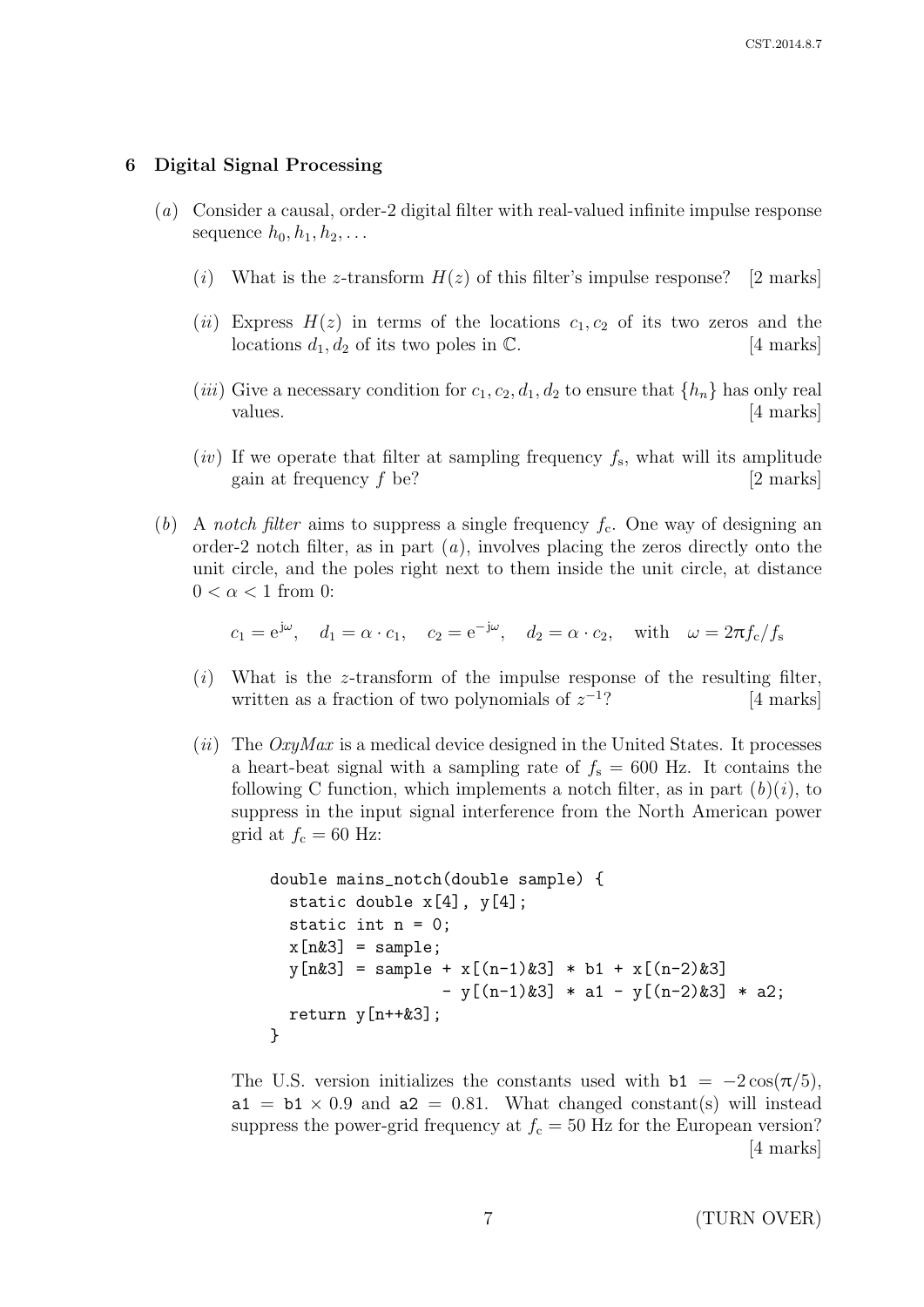# 7 E-Commerce

|     | $(a)$ Define "Fair market value".                                                               | $[2 \text{ marks}]$ |
|-----|-------------------------------------------------------------------------------------------------|---------------------|
| (b) | For a fair market do the participants need to be anonymous before the<br>transaction is agreed? | [4 marks]           |
| (c) | Are anonymity and reputation contradictory?                                                     | [4 marks]           |
|     | $(d)$ Are fully anonymous online markets desirable? Justify your answer.                        | [10 marks]          |

8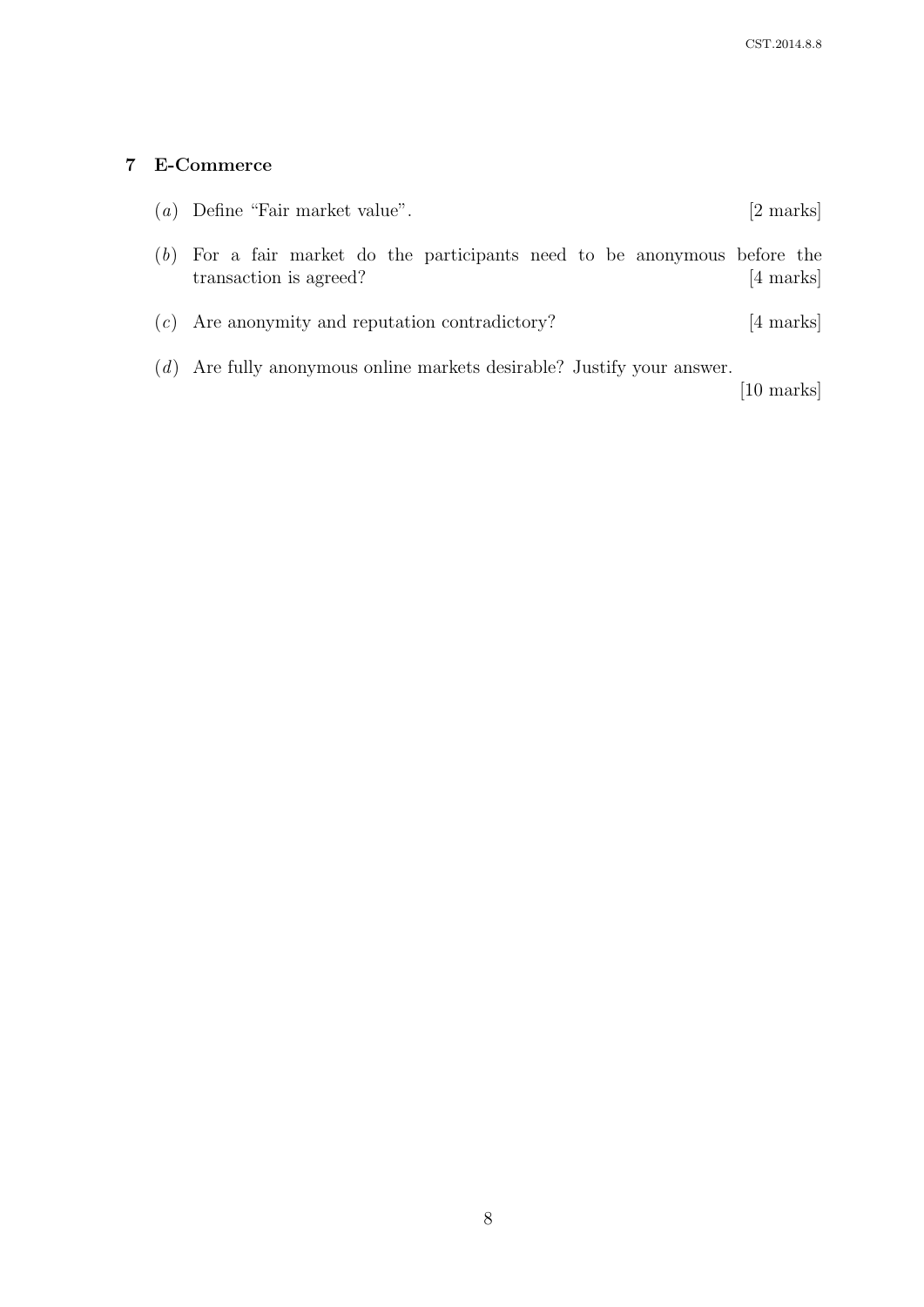## 8 Temporal Logic and Model Checking

From Wikipedia: "Tic-tac-toe (or Noughts and Crosses, Xs and 0s) is a paper-andpencil game for two players, **X** and 0, who take turns marking the spaces in a  $3\times3$ grid. The player who succeeds in placing three respective marks in a horizontal, vertical, or diagonal row wins the game." For example, X is the first player in both example games shown below; the first game is won by the X, the second is drawn.

|  | $\begin{array}{c cccc c}   &  X & 0  &  X & 0  &  X & 0  &  X & 0  &  X & 0  &  X & 0  &  X \\ - - -\;\cdot\;\cdot\;\cdot - - & - - - & - - - & - - - & - - - & - - - & - - - \\ - - - & - - -\;\cdot\;\cdot - - & - - - & - - - & - - - & - - -\;\cdot\;\cdot - -\end{array}$ |  |  |  |
|--|--------------------------------------------------------------------------------------------------------------------------------------------------------------------------------------------------------------------------------------------------------------------------------|--|--|--|
|  |                                                                                                                                                                                                                                                                                |  |  |  |

(a) This part of the question asks you to define a Kripke structure  $M = (S, S_0, R, L)$ to model Tic-tac-toe. Assume the set  $AP$  consists of atomic propositions Start(p) and Has(i, v). Start(p) means player p starts, where  $p \in \{0,1\}$ represents a player: 0, 1 represent 0, X, respectively. Has  $(i, v)$  means space i contains value v, where  $i \in \{1, \ldots, 9\}$  names a grid space and  $v \in \{0, 1, 2\}$ represents the state of a space: 0, 1, 2 represent 0, X, empty-space, respectively.

#### (i) Specify a suitable representation  $S$  of states. [2 marks]

- (*ii*) Specify the set of initial states  $S_0$ . [2 marks]
- (*iii*) Specify a transition relation R to model the moves in the game. [6 marks]
- $(iv)$  Specify a labelling function L to define which atomic propositions hold in each state. [2 marks]
- (b) In a suitable temporal logic, which you should name, devise and explain a formula  $\psi$  such that  $M \models \psi$  if and only if the first player can always win or draw, no matter how the second player plays. [8 marks]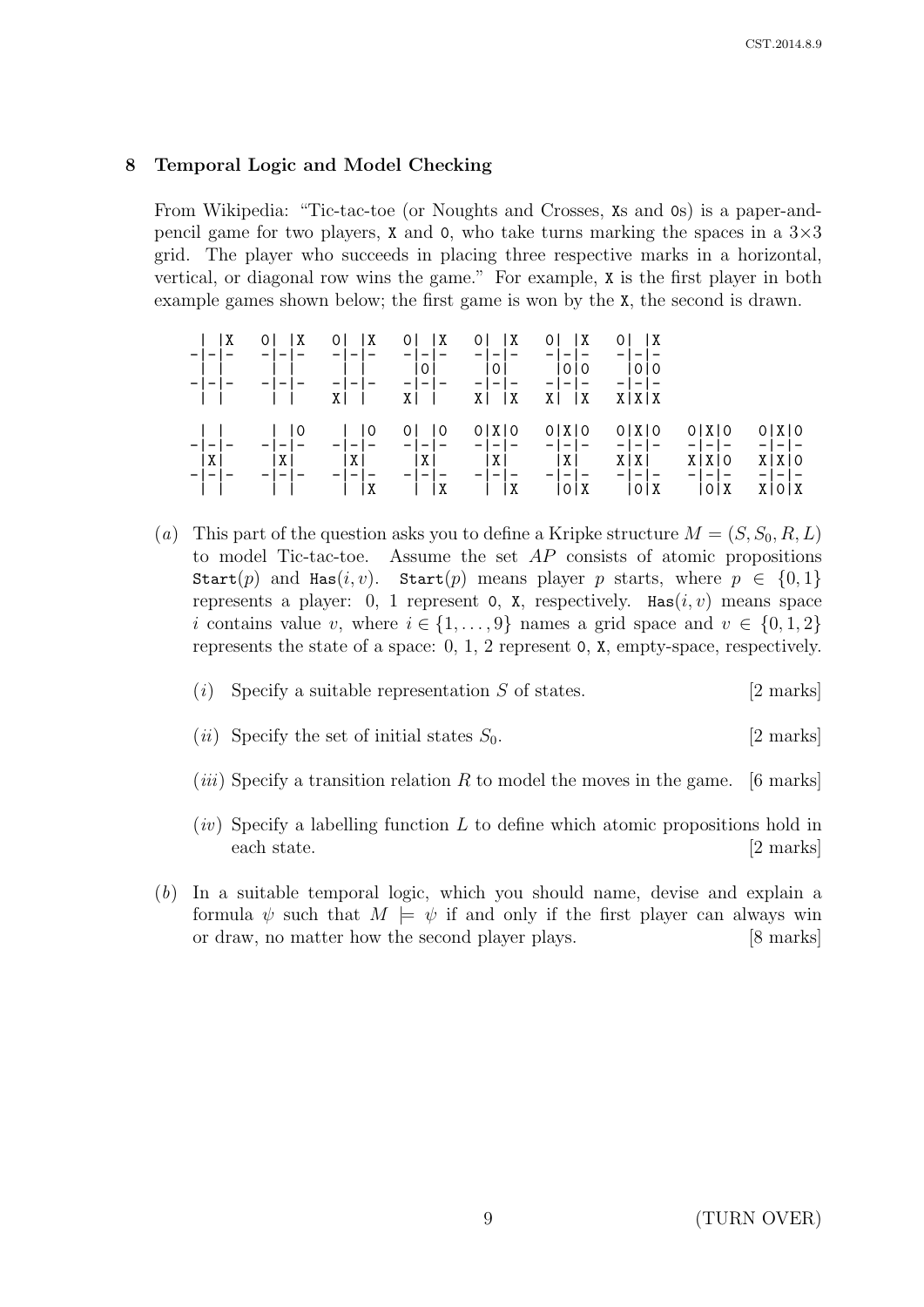### 9 Information Retrieval

In the inverted index of an information retrieval system, dictionary terms can be represented using different data structures.



- (a) Consider the trie in the figure above, which encodes several dictionary terms.
	- $(i)$  List the terms contained in this trie. [2 marks]
	- $(ii)$  Explain how terms are looked up in a trie. [2 marks]
- (b) Alternatively, we could store the terms in a binary search tree.
	- (i) Draw the binary search tree with minimal depth that stores the dictionary terms from the figure above. [3 marks]
	- $(ii)$  Compare the worst-case time complexity of dictionary lookup for a binary tree and a trie. What are the conditions where the binary tree is preferable to a trie? [3 marks]
- $(c)$  Next consider a *radix tree*, a space-optimised trie data structure where each internal node with only one child is merged with its child. (An internal node is one not associated with a term, and thus not pointing to any data.)
	- $(i)$  Draw the radix tree containing the dictionary terms from the figure above. [2 marks]
	- (ii) Give an algorithm for insertion of a new index term  $t = t(0) \dots t(k)$  into a radix tree. Use examples to illustrate your algorithm. You may use pseudocode as long as you clearly explain your thoughts. [8 marks]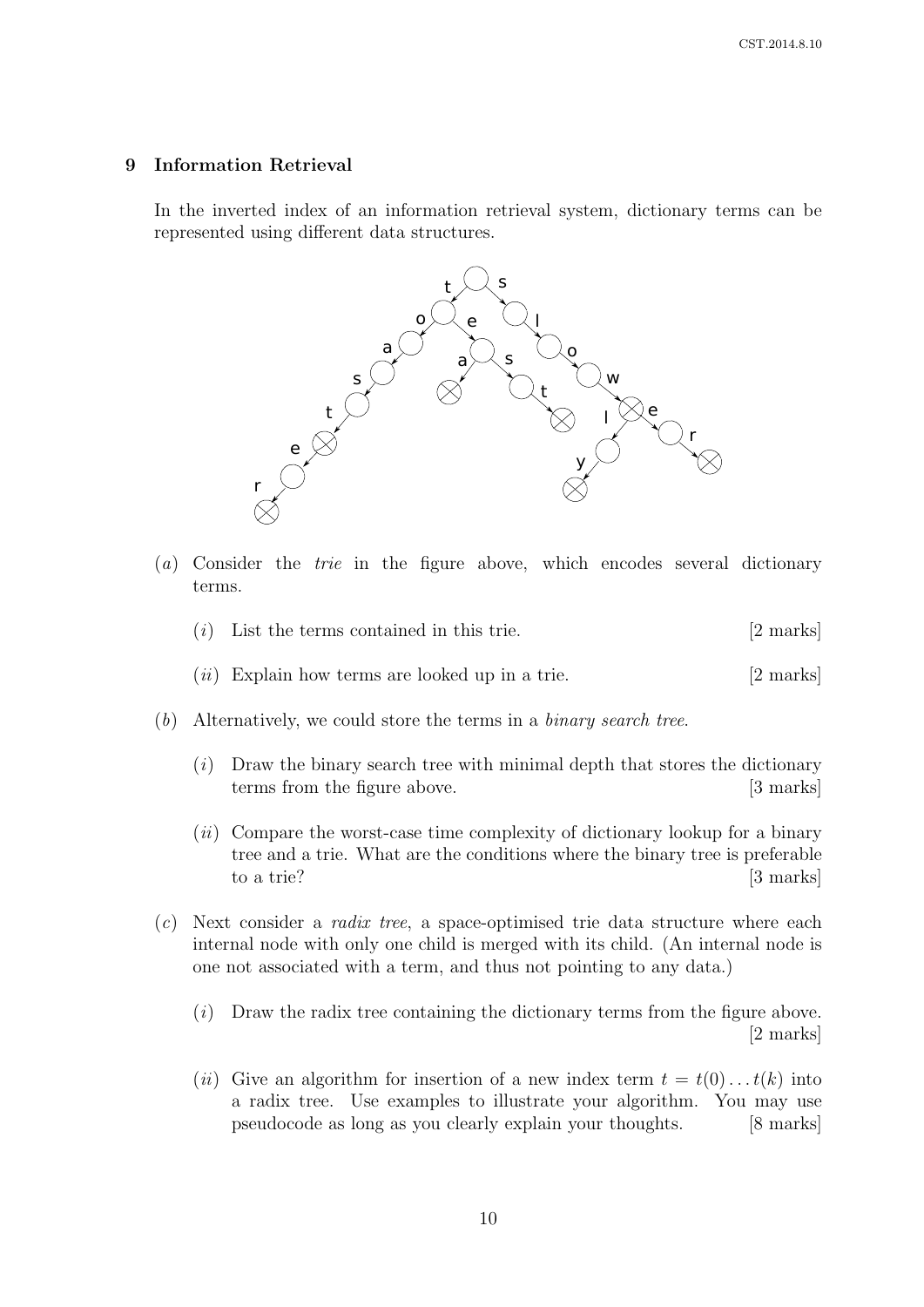# 10 Principles of Communications

- (a) In distributed routing in networked systems such as the Internet, there may be intermittent faults which could cause the choice of routes to osciliate between one path and another, leading to undesirable consequences.
	- $(i)$  What problems would rapid route change cause? [5 marks]
	- $(ii)$  How might a feedback control system be used to damp such oscillations? [5 marks]
- (b) A network provider deploys Explicit Notification (ECN) capability in their routers. End systems running TCP can take advantage of this to trigger Congestion Control behaviour in TCP when receiving packets with ECN marks. A suggestion that the TCP congestion control scheme to date, using Additive Increase and Multiplicative Decrease (AIMD) could be replaced by a proportional-integral-derivative controller (PID controller) is made.

Describe how such a controller could operate to adjust TCP's congestion control window in response to ECN marked packets in qualitative terms. Explain any assumptions that might have to be made about the bottleneck router marking packets and what the advantages of a PID controller over AIMD might then accrue. [10 marks]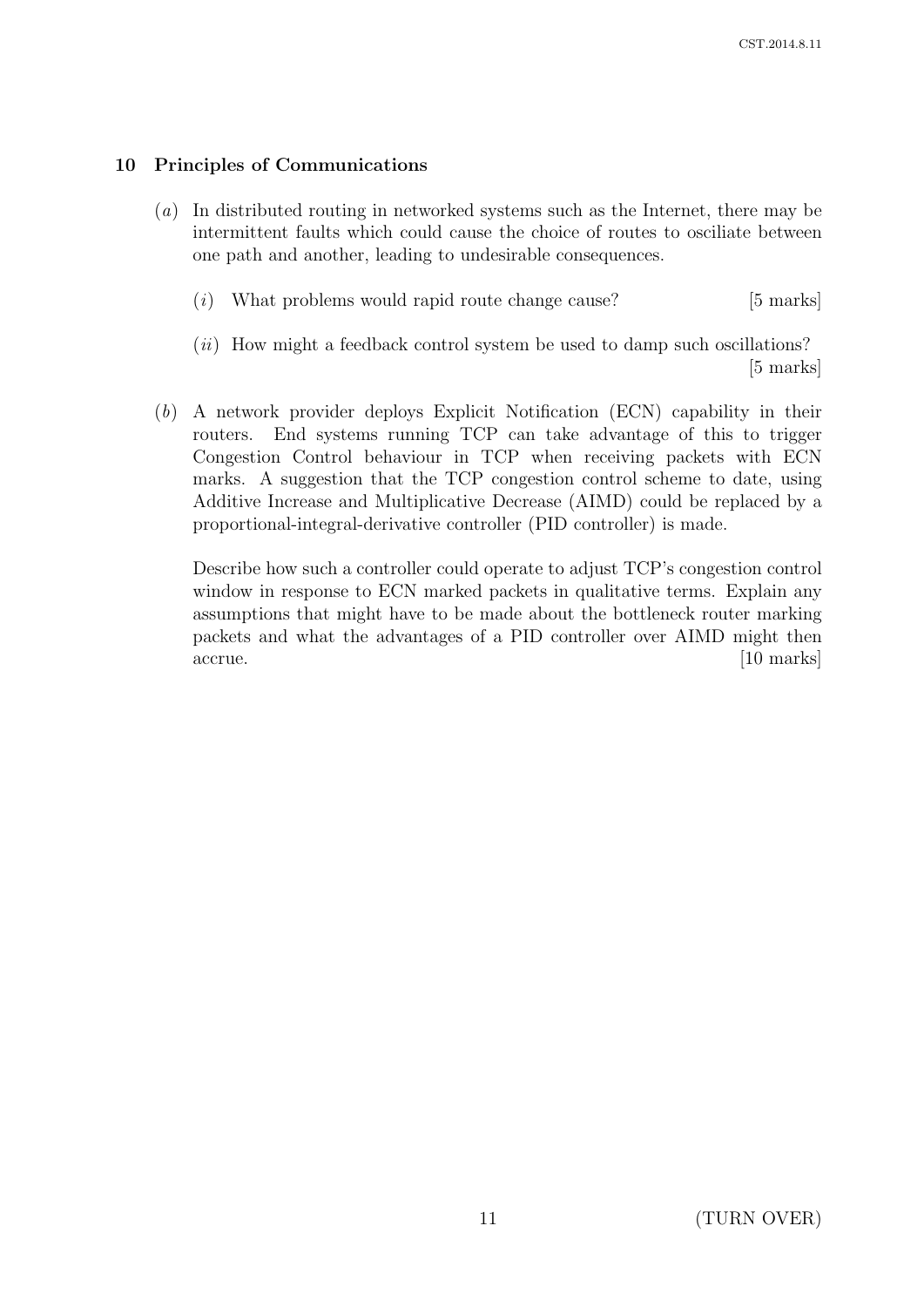## 11 Security II

- (a) Let  $\Pi = (Gen, Enc, Dec)$  be a private-key encryption scheme that operates on fixed-length messages from  $\mathcal{M} = \{0, 1\}^m$ . Briefly explain a game that a user  $\mathcal U$  of  $\Pi$  must be able to win against any polynomial-time adversary  $\mathcal A$  with probability  $\frac{1}{2} - \epsilon$  (where is  $\epsilon$  is "negligible" with growing key length) for  $\Pi$  to be able to claim to offer "indistinguishable multiple encryptions under chosen-plaintext attack" (CPA security). [8 marks]
- (b) Let  $\Pi = (Gen, Enc, Dec)$  be a private-key encryption scheme that offers CPA security and operates on fixed-length messages  $M \in \mathcal{M} = \{0,1\}^m$  with keys  $K \in \mathcal{K} = \{0,1\}^{\ell}$ . We use it to construct a new encryption scheme  $\Pi' = (Gen, Enc', Dec').$  In which of the following cases is  $\Pi'$  also CPA secure? Explain your answer. [2 marks each]
	- $(i)$   $\mathsf{Enc}'_K(M) = \mathsf{Enc}_K(M \oplus 1^m)$
	- $(ii)$   $\mathsf{Enc}'_K(M) = \mathsf{Enc}_K(M) || \operatorname{LSB}(M)$
	- $(iii)$   $\mathsf{Enc}'_K(M) = \mathsf{Enc}_K(M) || \operatorname{LSB}(K)$
	- $(iv)$   $\mathsf{Enc}'_K(M) = \mathsf{Enc}_{0^\ell}(M)$

[*Note:* LSB outputs the least significant bit of its input word,  $\parallel$  is concatenation.]

(c) While reviewing an implementation of AES-CBC, you discover that it simply uses the last ciphertext block from the previously encrypted message as the IV value  $C_0$  for encrypting the next message. The implementation's author argues that as long as the IV of the very first message was chosen uniformly at random, all resulting subsequent ciphertext blocks will also be distributed uniformly at random, and therefore make good IVs. Why is this construction nevertheless not CPA secure? [4 marks]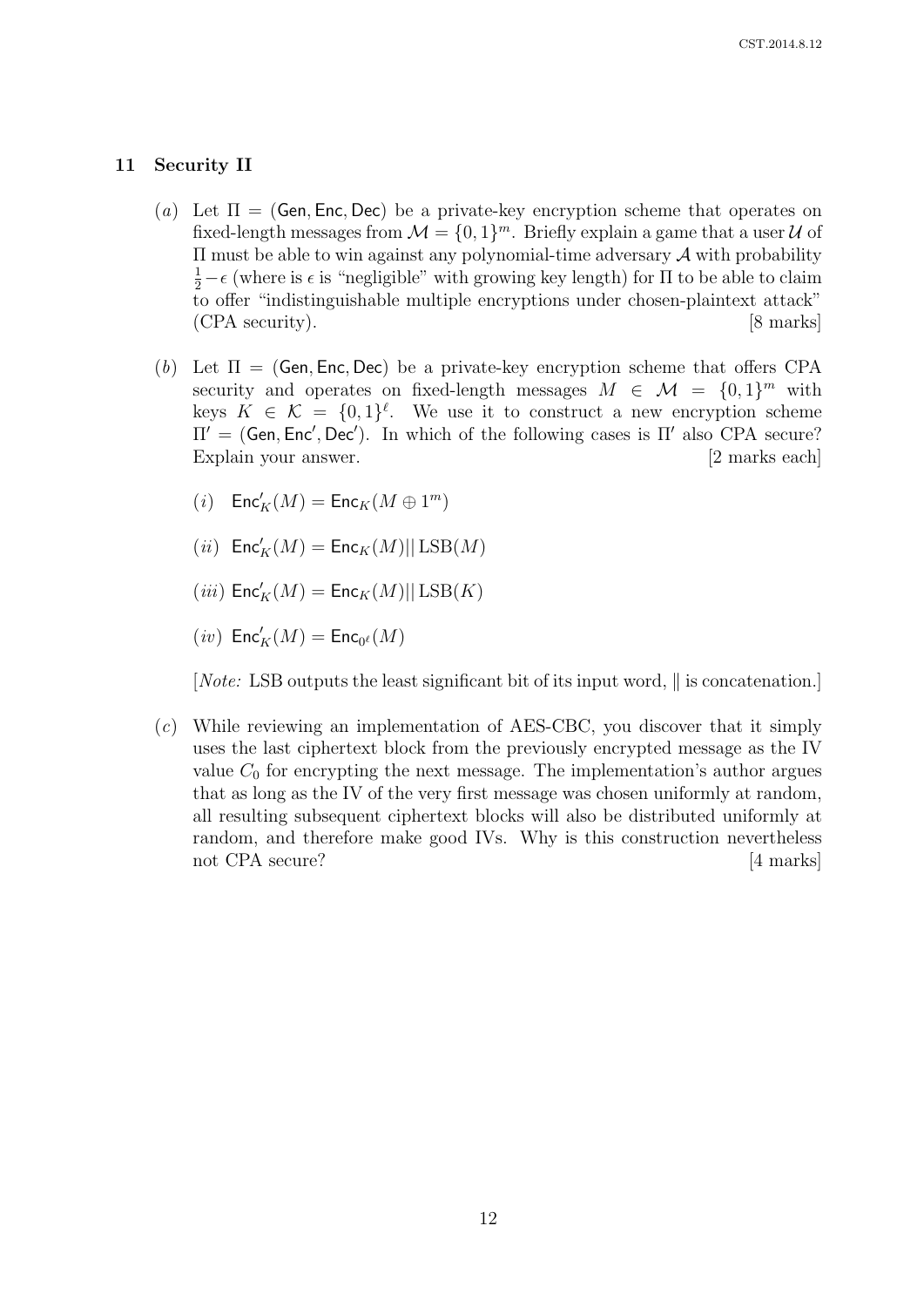# 12 System-on-Chip Design

Programmed I/O, also known as memory-mapped I/O, uses a processor's load and store instructions to read and write peripheral registers.

- (a) How can programmed I/O adversely interact with compiler optimisations and how can this be avoided? [2 marks]
- (b) How can programmed I/O adversely interact with cache subsystems and how can this be avoided? [2 marks]
- (c) How might the memory addresses for progammed I/O typically be decided and how are these decisions typically embodied in hardware and in software?

[3 marks]

- (d) Give two code fragments that both implement a pair of registers in a peripheral device that, perversely, when one register is read (e.g. by programmed I/O) it returns the value last written to the other.
	- $(i)$  The first fragment should be for a physical implementation (use synthesisable RTL/SystemC or a schematic diagram), [3 marks]
	- $(ii)$  The second fragment should be for a transactional model. [3 marks]
- (e) Estimate, to the nearest order of magnitude, how many instructions are needed by the simulator when modelling a single programmed I/O write to a device register using the following two modelling styles:
	- $(i)$  the system bus and the peripheral device modelled as a gate-level net list; [4 marks]
	- $(ii)$  the system bus and the peripheral device hand-coded as a cycle-accurate model. [3 marks]

You may disregard the modelling of the initiating CPU core and answer only for the peripheral device connected by a simple bus. Greater credit will be awarded for arguments supporting your answers than for the figures themselves. State assumptions as to whether the modelling language is interpreted, compiled or otherwise in each case.